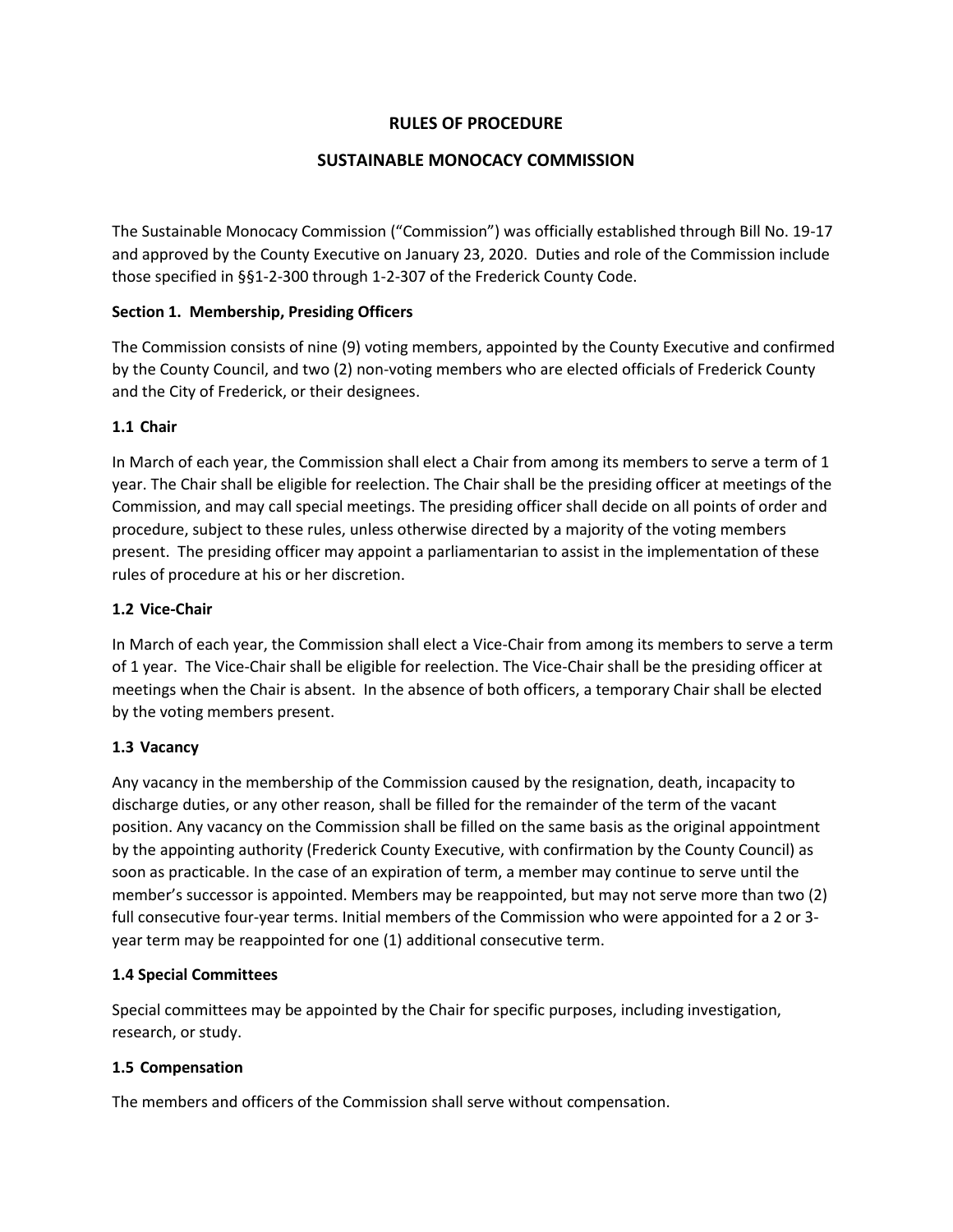#### **Section 2. Voting**

# **2.1 Quorum**

A quorum shall exist when a majority of the appointed, voting Commission members are physically present at a Commission meeting, except at a virtual meeting. In the case of a virtual meeting, a quorum will be established when a majority of Commission members are connected to the meeting with a functioning internet connection or telephone connection that allows members to be heard. No decision shall be made in the absence of a quorum.

# **2.2 Physical Presence Required**

A Commission member must be physically present to cast a vote, unless the meeting is held virtually. In the case of a virtual meeting, a Commission member must be connected to the meeting with a functioning internet connection or telephone connection that allows the member to be heard in order to cast a vote.

# **2.3 Recording Votes**

Commission members' votes and abstentions shall be recorded on each motion.

# **2.4 Tie Votes**

A tie vote by the Commission shall be interpreted as a defeat of the motion upon which the vote was taken.

#### **2.5 Ethics Ordinance.**

Commission members shall comply with the Frederick County Ethics Ordinance (Frederick County Code Chapter 1-7.1) and are encouraged to consult the Frederick County Ethics Commission or Frederick County Attorney's Office as to the propriety of their voting on any matters that may involve conflicts of interest.

#### **Section 3. Meetings**

#### **3.1 Attendance**

Any voting member of the Commission who fails to attend at least 50% of the meetings during a calendar year (JANUARY—DECEMBER) shall be considered to have resigned. Subject to confirmation by the County Council, the County Executive shall appoint a replacement to the Commission.

#### **3.2 Regular Meetings**

Regular meetings shall be held monthly and scheduled accordingly, and called at the judgement of the Chair and/or Vice-Chair, on the  $4<sup>th</sup>$  Thursday, except during the month of November, when the meeting will be held on the 3<sup>rd</sup> Thursday. Meetings may be postponed to such a day and time as directed by the Chair or Vice-Chair in consultation with Staff. If Frederick County Public Schools are closed due to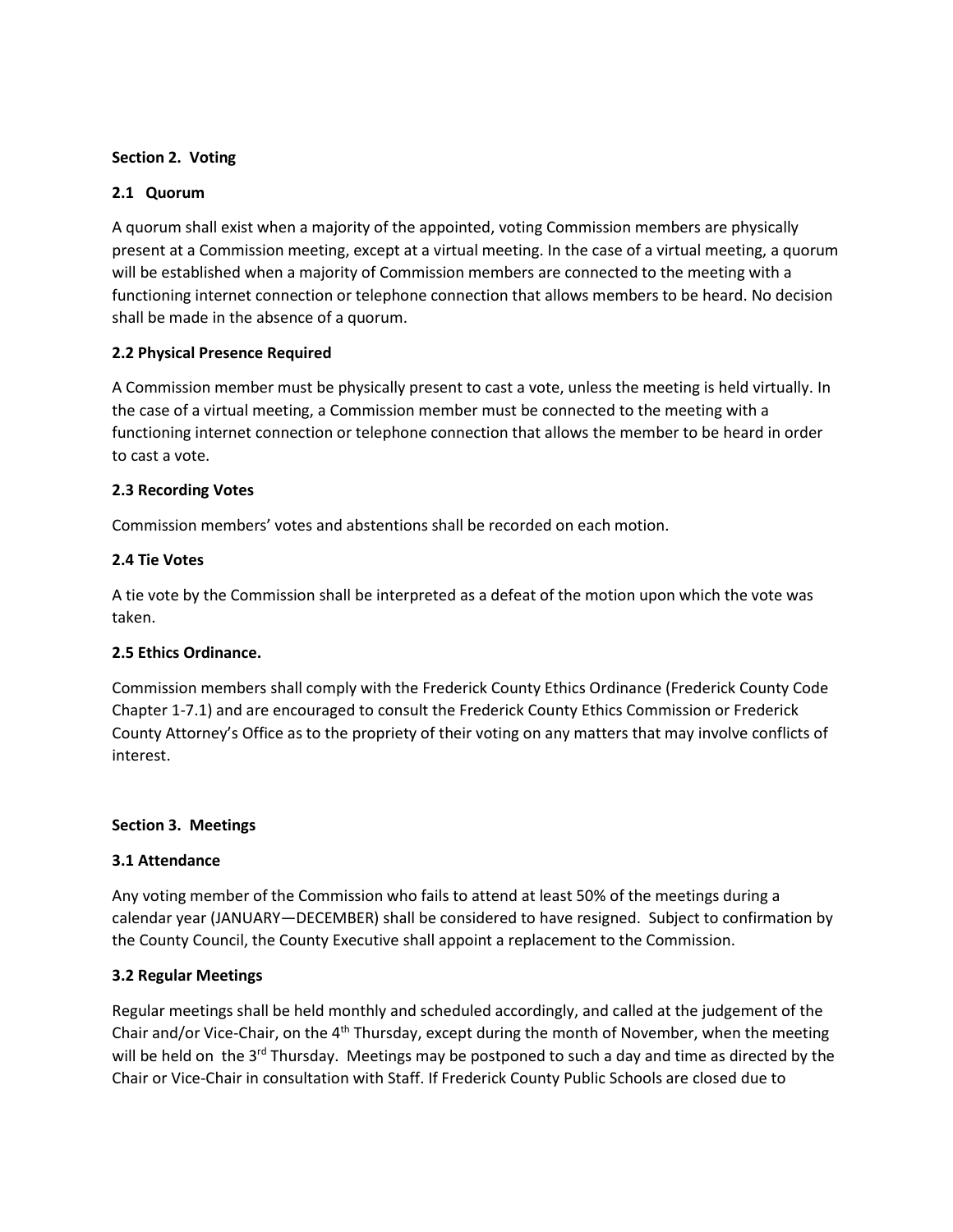inclement weather on the day of a regular scheduled meeting, the meeting shall not occur, but will be rescheduled to a future date by the Chair and Staff, unless a virtual meeting can be arranged.

# **3.3 Special Meetings**

Special meetings may be held to address issues of a sensitive, significant, or urgent nature that cannot wait until the next regular meeting date. Special meetings shall be conducted according to procedures governing regular meetings and, when possible, shall be scheduled by the Chair, in consultation with Staff, with at least seven (7) days' notice provided to all Commission members.

# **3.4 Closed Sessions**

Nothing contained herein shall be construed to prevent the Commission from holding closed sessions from which the public may be excluded in accordance with State law, but no resolution or recommendation shall be finally acted upon at such a closed session.

# **3.5 Open Meetings**

Except as provided in Section 3.4 above, all Commission meetings shall be open to the public as required by the Maryland Open Meetings Act (Maryland Code, General Provision Article, sections 3-101 through 3-501).

# **3.6 Staff**

A County Staff person will be designated by the County Executive as a liaison to assist the Commission in its duties and to make available such services and facilities deemed necessary or appropriate for the performance of the Commission's duties and responsibilities. County Staff shall keep a true and accurate record of all proceedings at all meetings, and distribute meeting minutes to all Commission members at or before the next meeting.

# **3.7 Order of Business**

The order of business shall be in accordance with the agenda prepared by Staff, in consultation with the Chair, and submitted to the Commission members prior to the scheduled meeting. Commission members who desire to add to the agenda should notify the Chair and Staff of their request within 72 hours of the scheduled meeting in order for the Chair to determine whether the item is added to the current meeting agenda prior to its posting and distribution, or placed on a meeting agenda further in the future.

# **Section 4. Conduct of Commission Members**

# **4.1 Representing the Commission**

A member shall not speak, offer testimony, or present written or verbal comments on behalf of the Commission except as authorized by a vote of the Commission. In any public or private statement concerning Commission affairs, members shall indicate whether they are speaking as an authorized representative of the Commission or for themselves.

# **4.2 Conduct at Meetings**